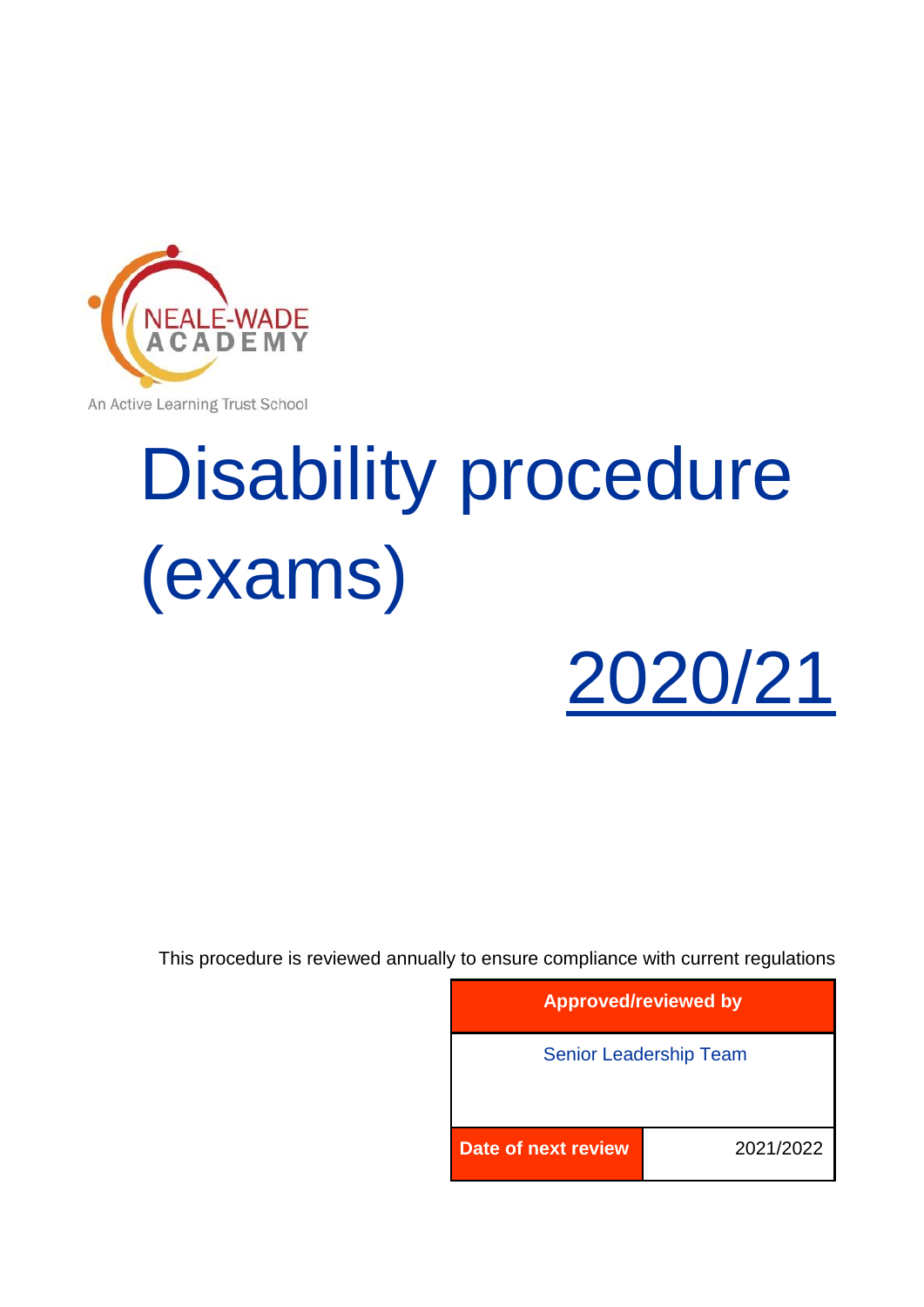# **Contents**

 $\equiv$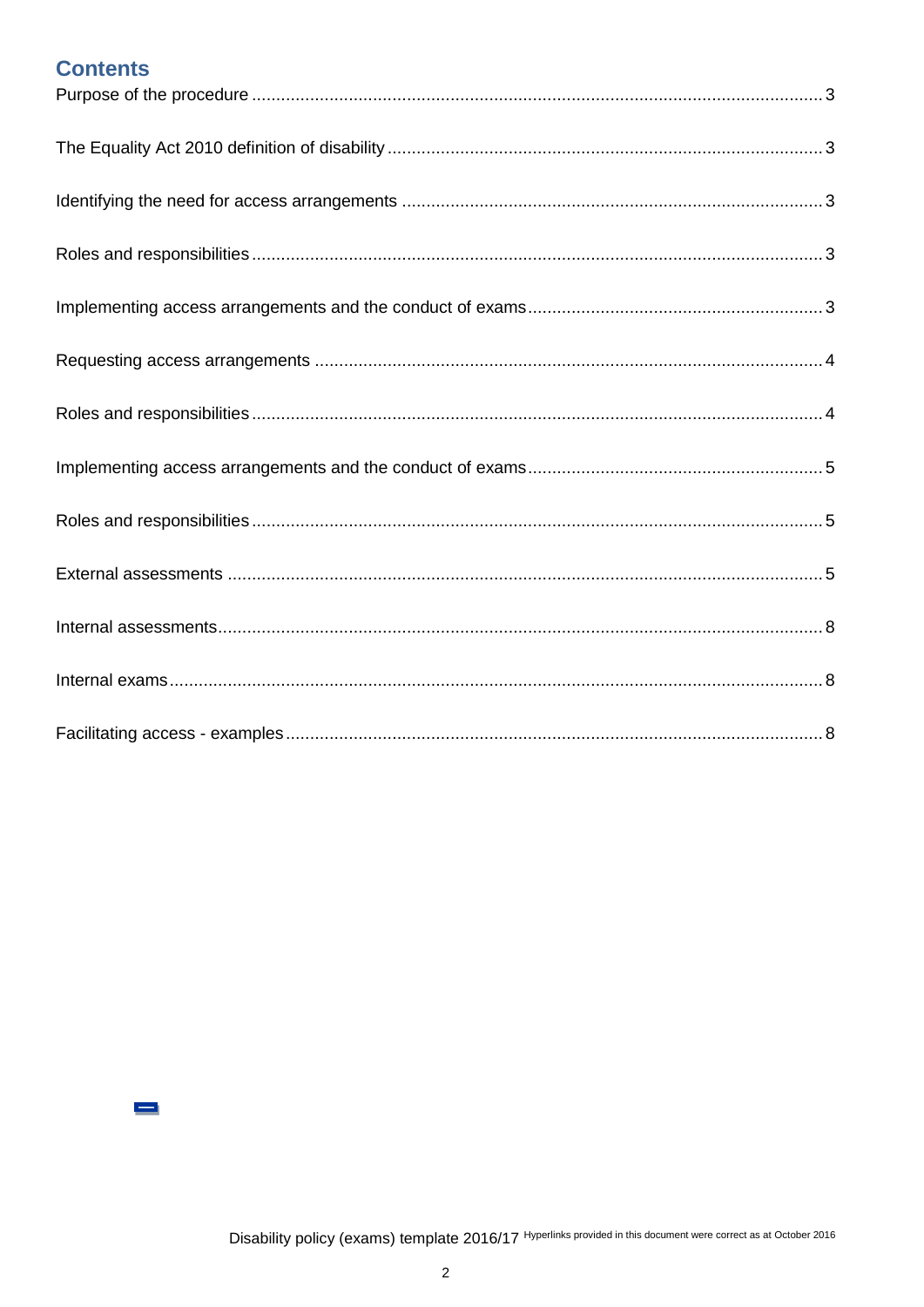#### <span id="page-2-0"></span>Purpose of the procedure

This document is provided as an exams-specific supplement to the *centre-wide accessibility policy/plan* which details how the centre

*"recognises its duties towards disabled candidates as defined under the terms of the Equality Act 2010*†*. This must include a duty to explore and provide access to suitable courses, submit applications for reasonable adjustments and make reasonable adjustments to the service the centre provides to disabled candidates.*

*†or any legislation in a relevant jurisdiction other than England and Wales which has an equivalent purpose and effect"* 

[Quote taken directly from chapter 5.4 of the current JCQ publication *[General regulations for approved centres](http://www.jcq.org.uk/exams-office/general-regulations)*]

This publication is further referred to in this procedure as [GR.](http://www.jcq.org.uk/exams-office/general-regulations)

This procedure details how the centre facilitates access to exams and assessments for disabled candidates, as defined under the terms of the Equality Act 2010, by outlining staff roles and responsibilities in relation to

- identifying the need for appropriate arrangements, reasonable adjustments and/or adaptations (referred to in this procedure as 'access arrangements')
- requesting access arrangements
- implementing access arrangements and the conduct of exams

# <span id="page-2-1"></span>**The Equality Act 2010 definition of disability**

A definition is provided on page 4 of the current JCQ publication *Adjustments for candidates with disabilities and learning difficulties [Access Arrangements and Reasonable Adjustments](http://www.jcq.org.uk/exams-office/access-arrangements-and-special-consideration/regulations-and-guidance)*

This publication is further referred to in this procedure as [AA.](http://www.jcq.org.uk/exams-office/access-arrangements-and-special-consideration/regulations-and-guidance)

# <span id="page-2-2"></span>**Identifying the need for access arrangements**

# <span id="page-2-3"></span>**Roles and responsibilities**

#### **Head of centre**

• Is familiar with the entire contents, refers to and directs relevant centre staff to the annually updated JCQ publications including [GR](http://www.jcq.org.uk/exams-office/general-regulations) and [AA](http://www.jcq.org.uk/exams-office/access-arrangements-and-special-consideration/regulations-and-guidance)

#### **Senior leaders**

Are familiar with the entire contents of the annually updated JCQ publications including [GR](http://www.jcq.org.uk/exams-office/general-regulations) and [AA](http://www.jcq.org.uk/exams-office/access-arrangements-and-special-consideration/regulations-and-guidance)

#### **Special educational needs coordinator (SENCo)**

 Has full knowledge and understanding of the contents, refers to and directs relevant centre staff to the annually updated JCQ publication [AA](http://www.jcq.org.uk/exams-office/access-arrangements-and-special-consideration/regulations-and-guidance)

#### **Teaching staff**

Inform the SENCo of any support that might be needed by a candidate

#### **Assessor of candidates with learning difficulties**

(An assessor of candidates with learning difficulties will be an appropriately qualified access arrangements assessor/psychologist/specialist assessor)

Has detailed understanding of the current JCQ publication [AA](http://www.jcq.org.uk/exams-office/access-arrangements-and-special-consideration/regulations-and-guidance)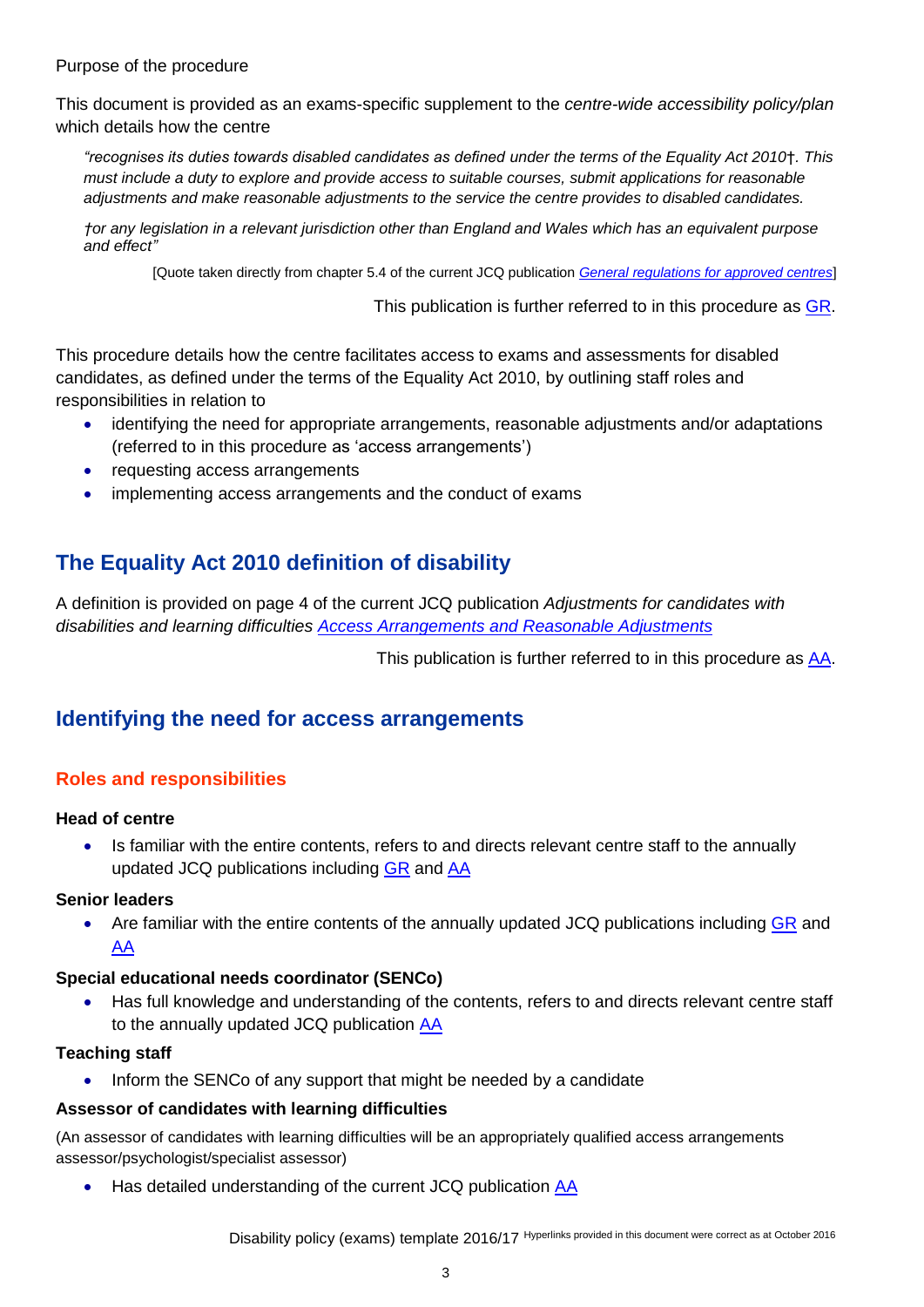# **EXAM OFFICER ROLE**

- Ensures the quality of the access arrangements process within the centre
- Ensures staff roles, responsibilities and processes in identifying, requesting and implementing access arrangements are clearly defined and documented
- Ensures a appropriately qualified assessor(s) is appointed and that evidence of the qualification(s) of the person(s) appointed is held on file
- Ensures a policy demonstrating the centre's compliance with relevant legislation is in place
- Support the SENCo in determining the need for and implementing access arrangements
- Defines and documents roles, responsibilities and processes in identifying, requesting and implementing access arrangements (*Access arrangements procedure*)
- Ensures arrangements put in place for exams/assessments reflect a candidate's *normal way of working* within the centre
- Presents when requested by a JCQ Centre Inspector, evidence of the assessor's qualification
- Works with teaching staff, relevant support staff and the exams officer to ensure centredelegated and awarding body approved access arrangements are put in place for candidates taking internal and external exams/assessments

# **SENCo ROLE**

- Ensures the assessment process is administered in accordance with the regulations
- Leads on the access arrangements process to facilitate access for candidates
- If not the appropriately qualified assessor, works with the person/persons appointed, on all matters relating to assessing candidates and the administration of the assessment process
- Ensures that all assessments carried out and arrangements put in place comply with JCQ and awarding body regulations and guidance
- Provide information to evidence the normal way of working of a candidate
- Conducts appropriate assessments to identify the need(s) of a candidate
- Provides appropriate evidence to confirm the need(s) of a candidate
- Completes appropriate documentation as required by the regulations of JCQ and the awarding body

# <span id="page-3-0"></span>**Requesting access arrangements**

# <span id="page-3-1"></span>**Roles and responsibilities**

#### **Special educational needs coordinator (SENCo)**

 Determines if the arrangements identified for a candidate require prior approval from the awarding body before the arrangements are put in place or if approval is centre-delegated

#### **Exams officer**

 $\bullet$  Is familiar with the entire contents of the annually updated JCQ publication  $\overline{GR}$  and is aware of information contained in [AA](http://www.jcq.org.uk/exams-office/access-arrangements-and-special-consideration/regulations-and-guidance) where this may be relevant to the EO role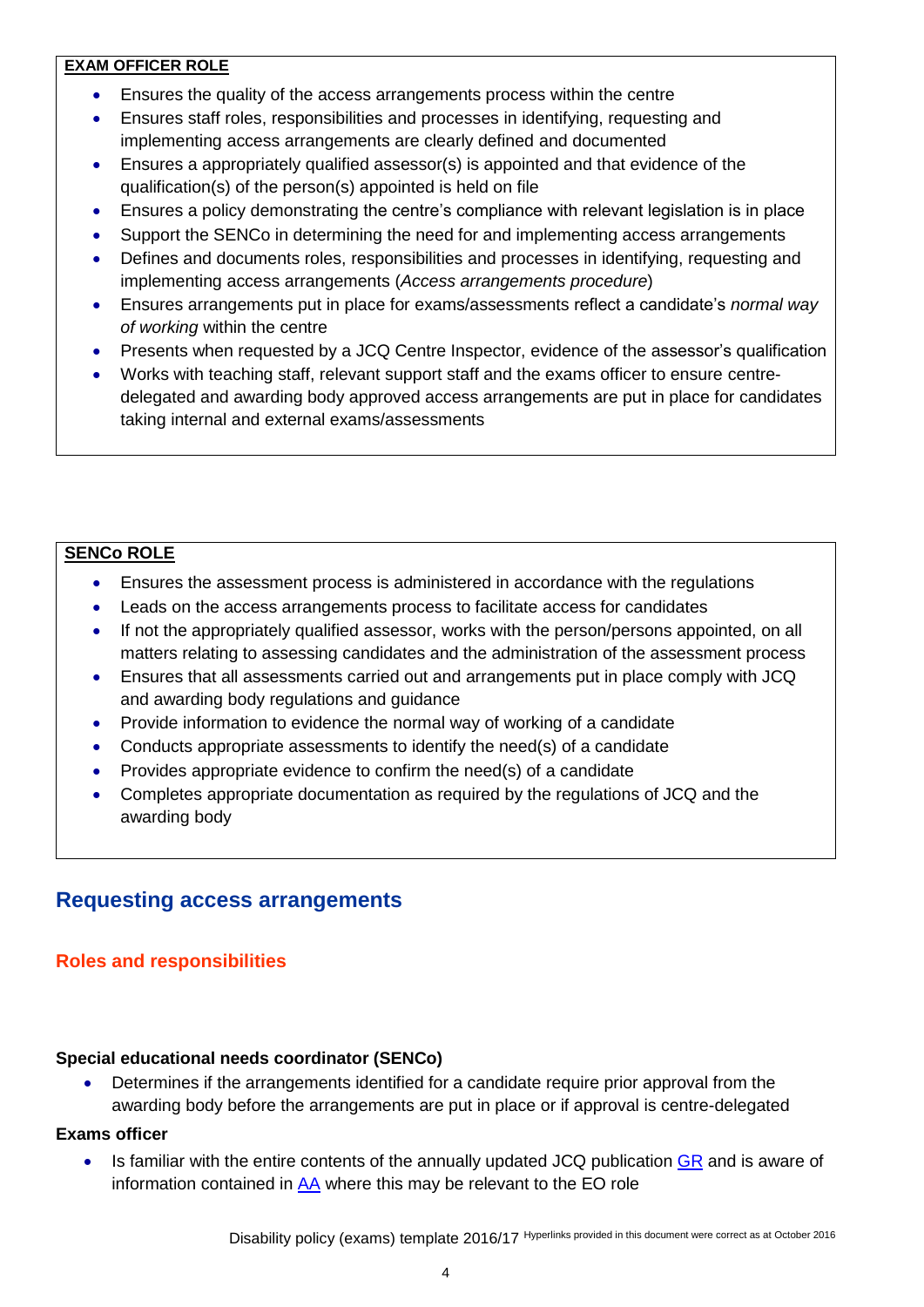# **EXAM OFFICER ROLE**

- Ensures appropriate and required evidence is held on file to confirm validation responses in
- Liaises with the SENCo to ensure AAO approval is in place for early opening of papers where this may be required where the centre is permitted to modify a timetabled written component exam paper (copy on coloured paper, enlarge to A3 or copy to single sided print)
- Following the appropriate process(AAO for GCE and GCSE; *JCQ Form 7* or *Form VQ/EA*), orders published modified papers, by the awarding body's deadline for the exam series, where these may be required for a candidate

# **SENCo ROLE**

- Follows guidance in [AA](http://www.jcq.org.uk/exams-office/access-arrangements-and-special-consideration) Chapter 8 to process approval applications for access arrangements for GCSE and GCE qualifications
- Applies for approval where this is required, through *Access arrangements online* (AAO), or through the awarding body where qualifications sit outside the scope of AAO
- AAO including the completion of JCQ Form 8, where required, and a body of evidence to substantiate the candidate's normal way of working within the centre
- Confirms by ticking the *'Confirmation'* box prior to submitting the application for approval that the *'malpractice consequence statement'* has been read and accepted
- Makes an *awarding body referral* through AAO where the initial application for approval may not be approved by AAO, where it is deemed by the centre that the candidate does meet the criteria for the arrangement(s)
- Ensures that arrangements, and approval where required, are in place before a candidate takes his/her first exam or assessment (which is externally assessed or internally assessed/externally moderated)
- Ensures that where approval is required that this is applied for by the awarding body deadline
- Maintains a file for each candidate that will include:
	- completed JCQ/awarding body application forms and evidence forms
	- appropriate evidence to support the need for the arrangement where required
	- appropriate evidence to support normal way of working within the centre
	- in addition, for GCSE and GCE qualifications (where approval is required), a print out of the AAO approval and a signed data protection notice (which provides candidate consent to their personal details being shared)
- Presents the files when requested by a JCQ Centre Inspector
- Liaises with teaching staff regarding any appropriate modified paper requirements for candidates

# <span id="page-4-0"></span>**Implementing access arrangements and the conduct of exams**

# <span id="page-4-1"></span>**Roles and responsibilities**

# <span id="page-4-2"></span>**External assessments**

These are assessments which are normally set and marked/examined by an awarding body which must be conducted according to awarding body instructions and/or the JCQ publication *[Instructions for](http://www.jcq.org.uk/exams-office/ice---instructions-for-conducting-examinations)  [conducting examinations](http://www.jcq.org.uk/exams-office/ice---instructions-for-conducting-examinations)* (ICE).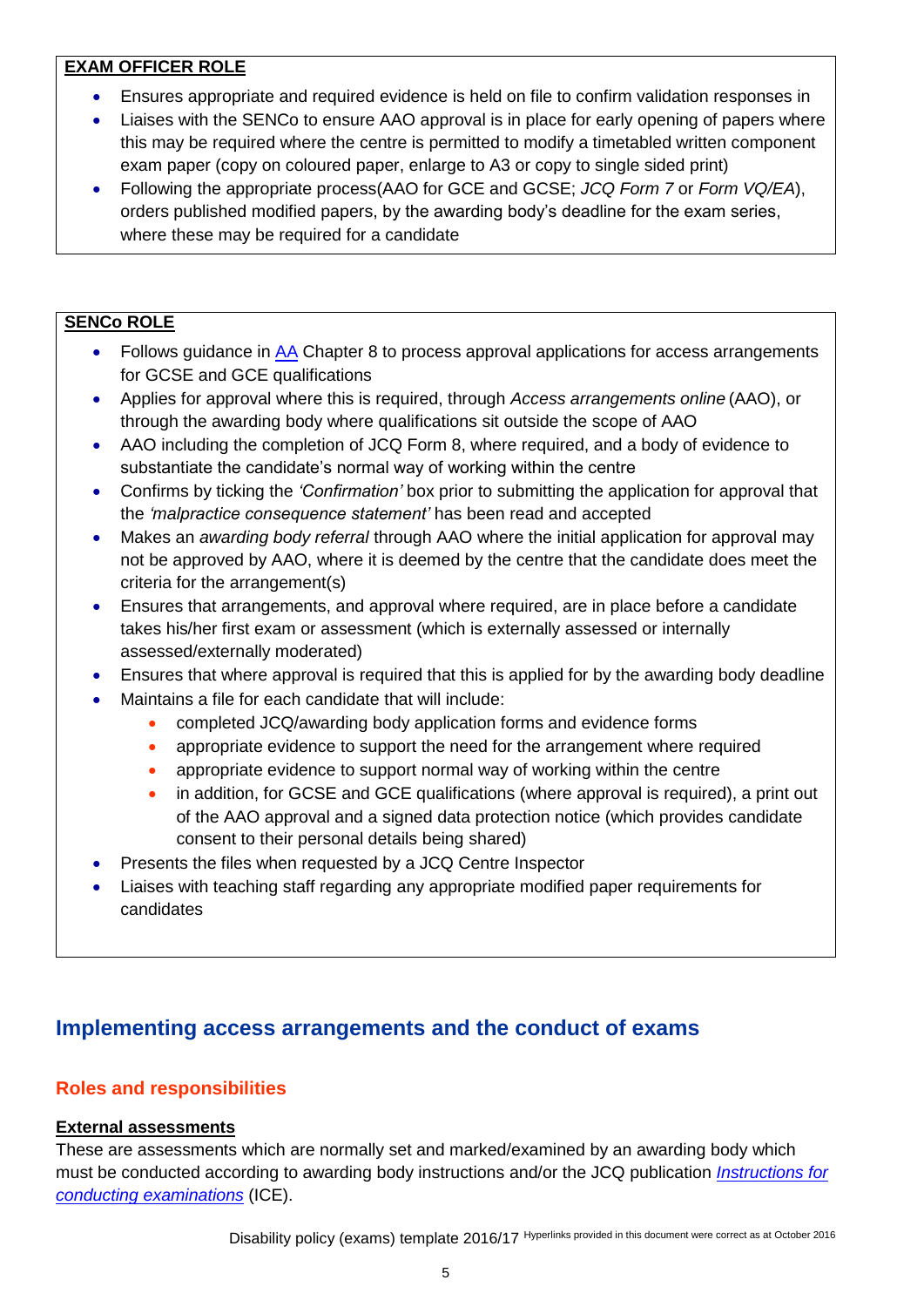# **Head of centre**

 Supports the SENCo, the exams officer and other relevant centre staff in ensuring appropriate arrangements, adjustments and adaptations are in place to facilitate access for disabled candidates to exams

## **Special educational needs coordinator (SENCo)**

 Ensures appropriate arrangements, adjustments and adaptations are in place to facilitate access for candidates where they are disabled within the meaning of the Equality Act (unless a temporary emergency arrangement is required at the time of an exam)

### **Exams officer**

 Is familiar with and follows the *Checklist for heads of centre and examination officers – The Equality Act 2010 and conduct of examinations* provided in the current [ICE](http://www.jcq.org.uk/exams-office/ice---instructions-for-conducting-examinations) (page 44)

### **Other relevant centre staff**

 Support the SENCo and the exams officer to ensure appropriate arrangements, adjustments and adaptations are in place to facilitate access for disabled candidates to exams

# **EXAM OFFICE ROLE**

- Is familiar with the *Checklist for heads of centre and examination officers – The Equality Act 2010 and conduct of examinations* provided in the current [ICE](http://www.jcq.org.uk/exams-office/ice---instructions-for-conducting-examinations) (page 44)
- Ensures exam information (JCQ information for candidates documents, individual exam timetable etc.) is adapted where this may be required for a disabled candidate to access it
- Ensures that prior to any arrangements being put in place checks are made that arrangements do not impact on any assessment criteria/competence standards being tested
- Ensures that any arrangements put in place do not unfairly disadvantage or advantage disabled candidates
- Liaises with the exams officer (EO) regarding facilitation and invigilation of access arrangement candidates in exams
- Liaises with other relevant centre staff regarding the provision of appropriate rooming and equipment that may be required to facilitate access for disabled candidates to exams
- Appoints appropriate centre staff as facilitators to support candidates (practical assistant, prompter, Oral Language Modifier, reader, scribe or Sign Language Interpreter)
- Ensures facilitators supporting candidates are appropriately trained and understand the rules of the particular access arrangement(s)
- Ensures the facilitator is known by or introduced to the candidate prior to exams
- Ensures a facilitator acting as a prompter is aware of the appropriate way to prompt depending on the needs of the candidate
- Liaises with the EO to ensure that invigilators are made aware of the Equality Act 2010 and are trained in disability issues
- Ensures cover sheets, where these are required by the arrangement are completed as required by facilitators
- The EO where a facilitator may be required to support a candidate requiring an emergency (temporary) access arrangement at the time of exams
- Liaises with the SENCo regarding the facilitation and invigilation of access arrangement candidates
- Liaises with the SENCo regarding rooming of access arrangement candidates
- Liaises with the SENCo to ensure that invigilators are made aware of the Equality Act 2010 and are trained in disability issues
- Ensures appropriate seating arrangements are in place where different arrangements may need to be made for a candidate to facilitate access to his/her exams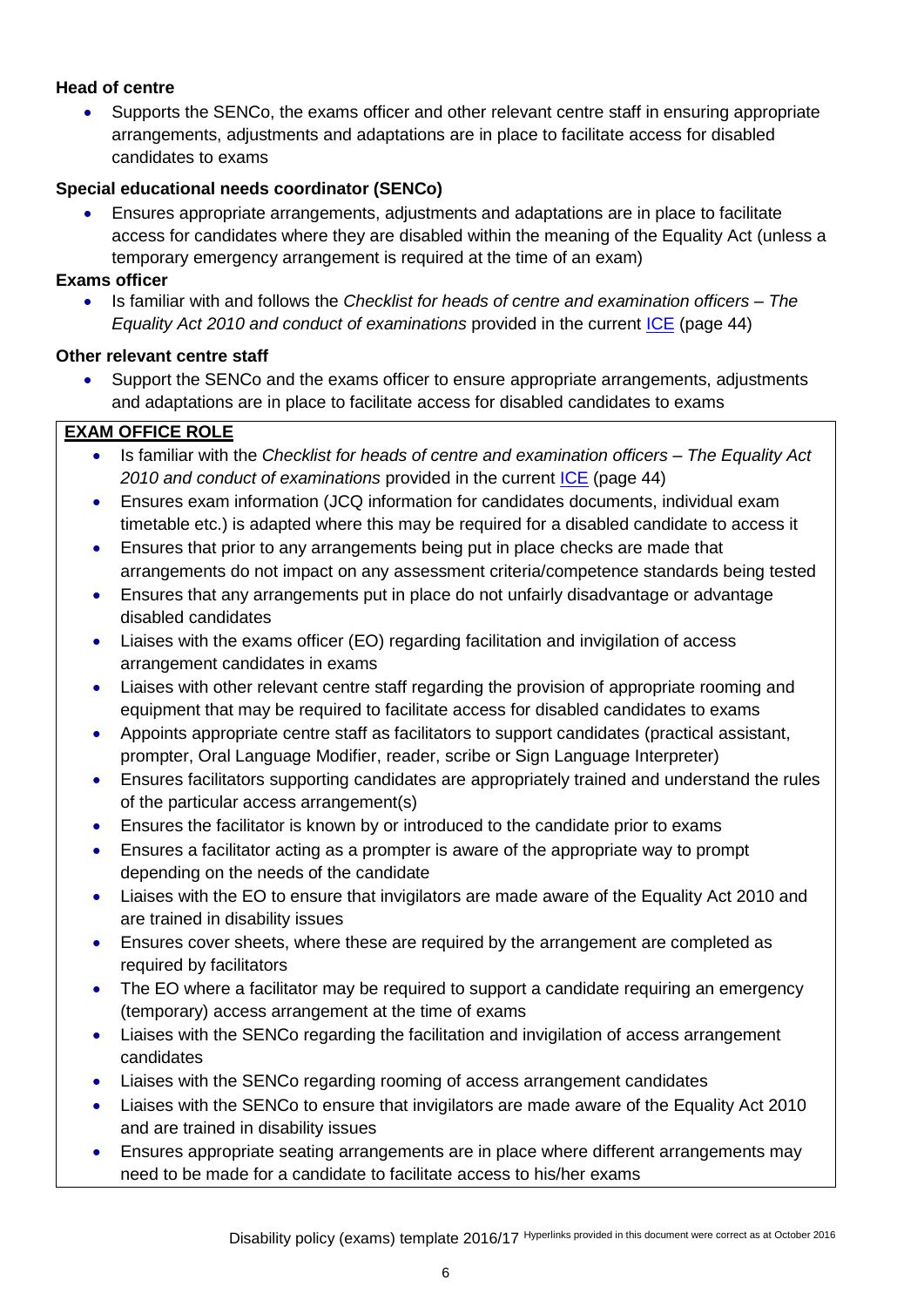- Ensures invigilators are briefed prior to each exam session of the arrangements in place for a disabled candidate in their exam room
- Checks in advance of dated exams/assessments that modified paper orders have arrived (and if not will contact the awarding body to ensure that papers are available when required)
- Makes modifications that are permitted by the centre (a question paper copied onto coloured paper, an A4 to A3 enlarged paper or a paper printed on single sheets or where a question paper may need to be scanned into PDF format where a candidate is approved the use of a computer reader) that may be required and, where approved, opens the exam question paper packet in the secure room no earlier than 90 minutes prior to the published start time of the exam
- Understands that where permitted/approved, secure exam question paper packets may need to be opened early where preparation is required by the facilitator (Oral Language Modifier, Live Speaker, Sign Language Interpreter only)
- Ensures that the facilitator only has access to the papers one hour prior to the published start time of the exam
- Provides cover sheets prior to the start of an exam where required for particular access arrangements and ensures that these have been fully completed before candidates' scripts are dispatched to examiners/markers
	- prints pre-populated cover sheets from AAO where this is required for GCSE and GCE qualifications
- Has a process in place to deal with emergency (temporary) access arrangements as they arise at the time of exams in terms of rooming and invigilation
- Liaises with the SENCo where a facilitator may be required to support a candidate requiring an emergency (temporary) access arrangement at the time of exams
- Where required for emergency (temporary) access arrangements, applies for approval through AAO or through the awarding body where qualifications sit outside the scope of AAO

*Other relevant centre staff could include:*

- Staff responsible for **IT or other specialist equipment** that may need to be provided or adapted for a candidate
- Estates/site staff responsible for **rooms and non-specialist equipment** (chairs, tables, clocks etc.) used for exams that may need to be adapted for a candidate
- Senior staff responsible for the centre's **emergency evacuation procedures** and the arrangements that may need to be in place for a candidate with a disability who may need assistance when an exam room is evacuated

# **SENCo ROLE**

- Ensures a candidate is involved in any decisions about arrangements, adjustments and/or adaptations that may be put in place for him/her and ensures the candidate understands what will happen at exam time
- SENCo to ensure exam information (JCQ information for candidates documents, individual exam timetable etc.) is adapted where this may be required for a disabled candidate to access it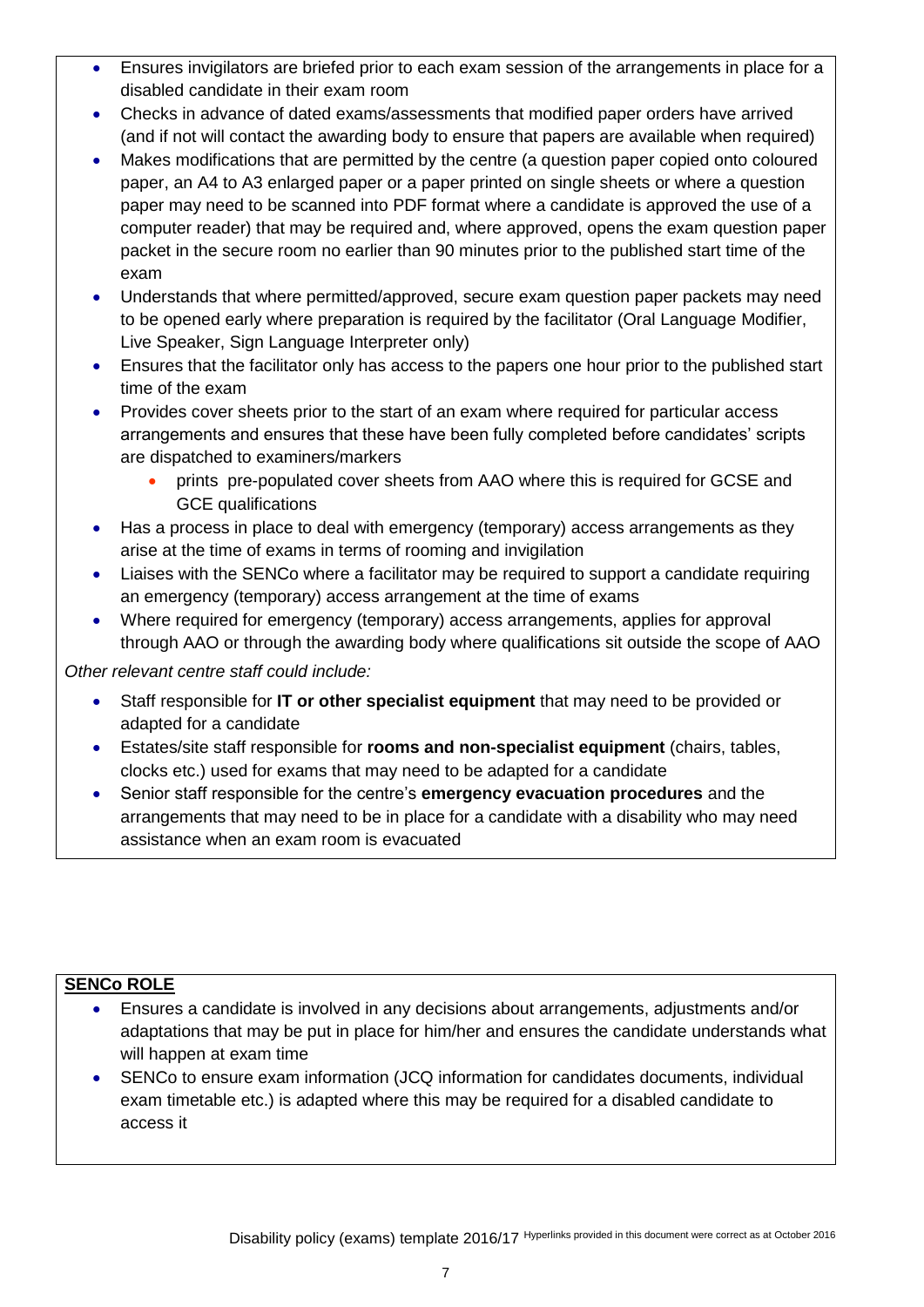#### <span id="page-7-0"></span>**Internal assessments**

These are non-examination assessments (NEA) which are normally set by a centre/awarding body, marked and internally verified by the centre and moderated by the awarding body.

*"Externally marked and/or externally set practical examinations taken at different times across centres are classified as 'NEA'."*

[Quote taken from the JCQ publication *[Instructions for conducting non-examination assessments](http://www.jcq.org.uk/exams-office/non-examination-assessments)* – *Foreword*, *page 3*]

#### **Special educational needs coordinator (SENCo)**

Liaises with teaching staff to implement appropriate access arrangements for candidates

#### **Teaching staff**

Support the SENCo in implementing appropriate access arrangements for candidates

#### **EXAM OFFICER ROLE**

- Ensures centre-delegated and awarding body approved arrangements are in place prior to a candidate taking his/her first formal supervised assessment
- Ensures facilitators supporting candidates are appropriately trained and understand the rules of the particular access arrangement(s)
- Ensures cover sheets are completed as required by facilitators
- Liaises with the teacher where a facilitator may be required to support a candidate requiring an emergency (temporary) access arrangement at the time of his/her formal supervised assessment

# **SENCo ROLE**

- Ensures candidates are aware of the access arrangements that are in place for their assessments
- SENCo with assessment schedules to ensure arrangements are put in place when required

# **TEACHERS ROLE**

 Liaise with the SENCo regarding assessment materials that may need to be modified for a candidate

#### <span id="page-7-1"></span>**Internal exams**

These are exams or tests which are set and marked within the centre; normally a pre-cursor to external assessments.

#### **Special educational needs coordinator (SENCo)**

Liaises with teaching staff to implement appropriate access arrangements for candidates

#### **Teaching staff**

Support the SENCo in implementing appropriate access arrangements for candidates

 $\bullet$ 

# **EXAM OFFICE & SENCo ROLE**

- Provide exam materials that may need to be modified for a candidate
- Provide the SENCo with internal exam timetable to ensure arrangements are put in place when required

# <span id="page-7-2"></span>**Facilitating access - examples**

Disability policy (exams) template 2016/17 Hyperlinks provided in this document were correct as at October <sup>2016</sup>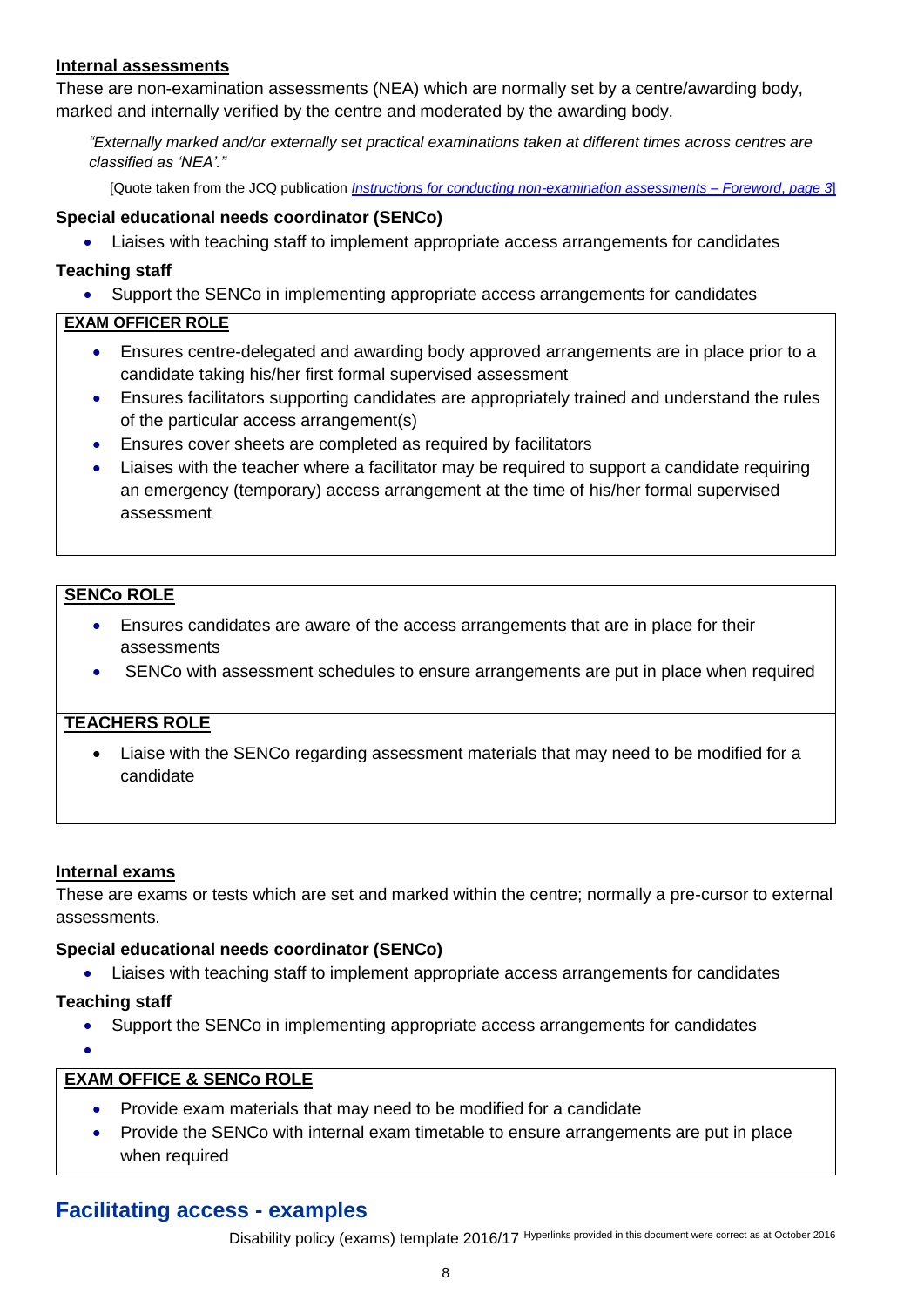The following information confirms the centre's good practice in relation to the Equality Act 2010 and the conduct of examinations.

On a candidate by candidate basis, consideration is given to

- adapting assessment arrangements
- adapting assessment materials
- the provision of specialist equipment or adaptation of standard equipment
- adaptation of the physical environment for access purposes

The table provides example arrangements, adjustments and adaptations that are considered to meet the need(s) of a candidate and the actions considered/taken by the centre for the purposes of facilitating access.

| <b>Example of candidate</b><br>need(s)                                                                                                                                                 | <b>Arrangements</b><br>explored                                                 | <b>Centre actions</b>                                                                                                       |
|----------------------------------------------------------------------------------------------------------------------------------------------------------------------------------------|---------------------------------------------------------------------------------|-----------------------------------------------------------------------------------------------------------------------------|
| A medical condition<br>Alternative site for<br>the conduct of<br>which prevents the<br>examinations<br>candidate from taking<br>exams in the centre<br>Supervised rest<br>breaks<br>×. |                                                                                 | SENCo gathers evidence to support the need for the candidate to<br>take exams at home                                       |
|                                                                                                                                                                                        |                                                                                 | Pastoral head provides written statement for file to confirm the<br>need                                                    |
|                                                                                                                                                                                        |                                                                                 | Approval confirmed by SENCo; AAO approval for both<br>arrangements not required                                             |
|                                                                                                                                                                                        |                                                                                 | Pastoral head discussion with candidate to confirm the<br>arrangements should be put in place                               |
|                                                                                                                                                                                        |                                                                                 | EO submits appropriate 'Alternative site for the conduct of exams<br>form'                                                  |
|                                                                                                                                                                                        | EO provides candidate with exam timetable and JCQ information<br>for candidates |                                                                                                                             |
|                                                                                                                                                                                        | Pastoral head confirms with candidate the information is<br>understood          |                                                                                                                             |
|                                                                                                                                                                                        |                                                                                 | Pastoral head agrees with candidate that prior to each exam will<br>call to confirm fitness to take exam                    |
|                                                                                                                                                                                        |                                                                                 | EO allocates invigilator(s) to candidate's timetable; confirms time<br>of collection of exam papers and materials           |
|                                                                                                                                                                                        |                                                                                 | Invigilator monitors candidate's condition for each exam and<br>records any issues on incident log                          |
|                                                                                                                                                                                        |                                                                                 | Invigilator records rest breaks (time and duration) on incident log<br>and confirms set time given for exam                 |
|                                                                                                                                                                                        |                                                                                 | Invigilator briefs EO after each exam on how candidate's<br>performance in exam may have been affected by his/her condition |
|                                                                                                                                                                                        |                                                                                 | EO discusses with pastoral head if candidate is eligible for special<br>consideration (candidate present but disadvantaged) |
|                                                                                                                                                                                        |                                                                                 | EO processes request(s) for special consideration where<br>applicable; incident log(s) provides supporting evidence         |
|                                                                                                                                                                                        |                                                                                 | Pastoral head informs candidate that special consideration has<br>been requested                                            |
| Persistent and<br>significant difficulties in<br>accessing written text                                                                                                                | Reader/computer<br>reader                                                       | Confirms candidate is disabled within the meaning of the Equality<br>Act 2010                                               |
|                                                                                                                                                                                        | 25% Extra time                                                                  | Papers checked for those testing reading                                                                                    |
|                                                                                                                                                                                        | Separate<br>invigilation within<br>the centre                                   | Computer reader sourced for use in papers (or sections of papers)<br>testing reading OR up to 50% extra time awarded        |